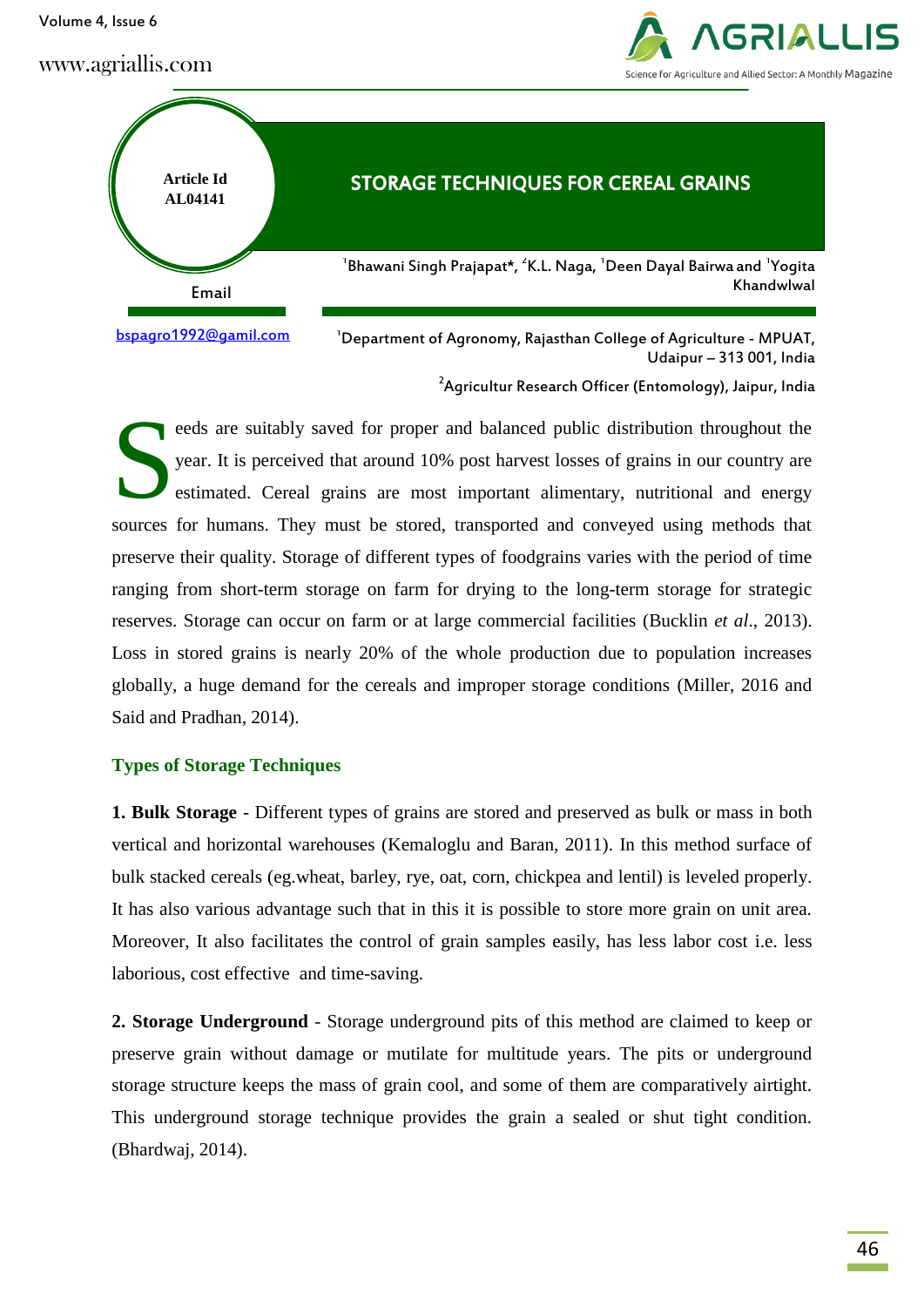Volume 4, Issue 6

www.agriallis.com



**3. Storage in Bag** – If the moisture content percentage in cereal is increased, the number of sacks or bags in cereal stock is decreased. Besides, reduced or less amount of cereals are stored on per unit area when compared to the bulk storage technique. This method is more exorbitant or expensive due to high labor cost, time-consuming also also causes more rodent damages in comparision to other methods.

**4. Storage in Warehouse (Sheds)** – Sheds or storage in warehouse itself are consistently used by bulk handling companies, but need vigilant site preparation, labour for handling sizeable tarp covers and also machinery to move different types of grain on and off the grain stack. Effective treatment of insect infestation is tough task in sheds and bunkers. For onfarm sheds storage, foodgrain in bags may be a worthy and best short-term alternative. For storing grains in warehouse, the determination of location, control of moisture content percentage and supplement of adequate aeration of cereals are important strands of consideration. The damage from insects is the most customary problem in warehouses.

5. **Storage in Silo structure** - The most fancied and choosen storage technique in plants is to store the grain in silos structure. It has many advantages due to less labour cost, less timeconsuming depending on easy discharge of grains and conveying different type of cereals and keeping hygienic conditions during these whole processes. As the silos structure are vertical, more products can be stored on the per unit area. There are three types of silos structure made up of wood, concrete and steel. Wood silos structure are not suitable for preservation, as they are susceptible to fire and most favorable for the insect surviving. Concrete silos are ideal to store different type of cereals, as they required less labor cost and less time for storage. Steel silos structure and galvanized silos structure are the most prevailing and accepted used in stores, because they are most resistant and easier controlled when compared with the others silo structure.

#### **The Requirement of Good Grain Storage Structure**

- $\triangleright$  The different type of grains produced should be thoroughly cleaned and graded.
- $\triangleright$  Storage structures should be constructed in the coolest portion of the farm or house.
- $\triangleright$  The grain storage structure should be able to take the load of seeds stored and should not allow any exchange of humid air.
- $\triangleright$  The seed storage structure should be cleaned, disinfected and sanitized.
- $\triangleright$  For the purpose of a safe storage period of 6 to 12 months, dried sseds to the safe moisture level( for cereals is 10-12%).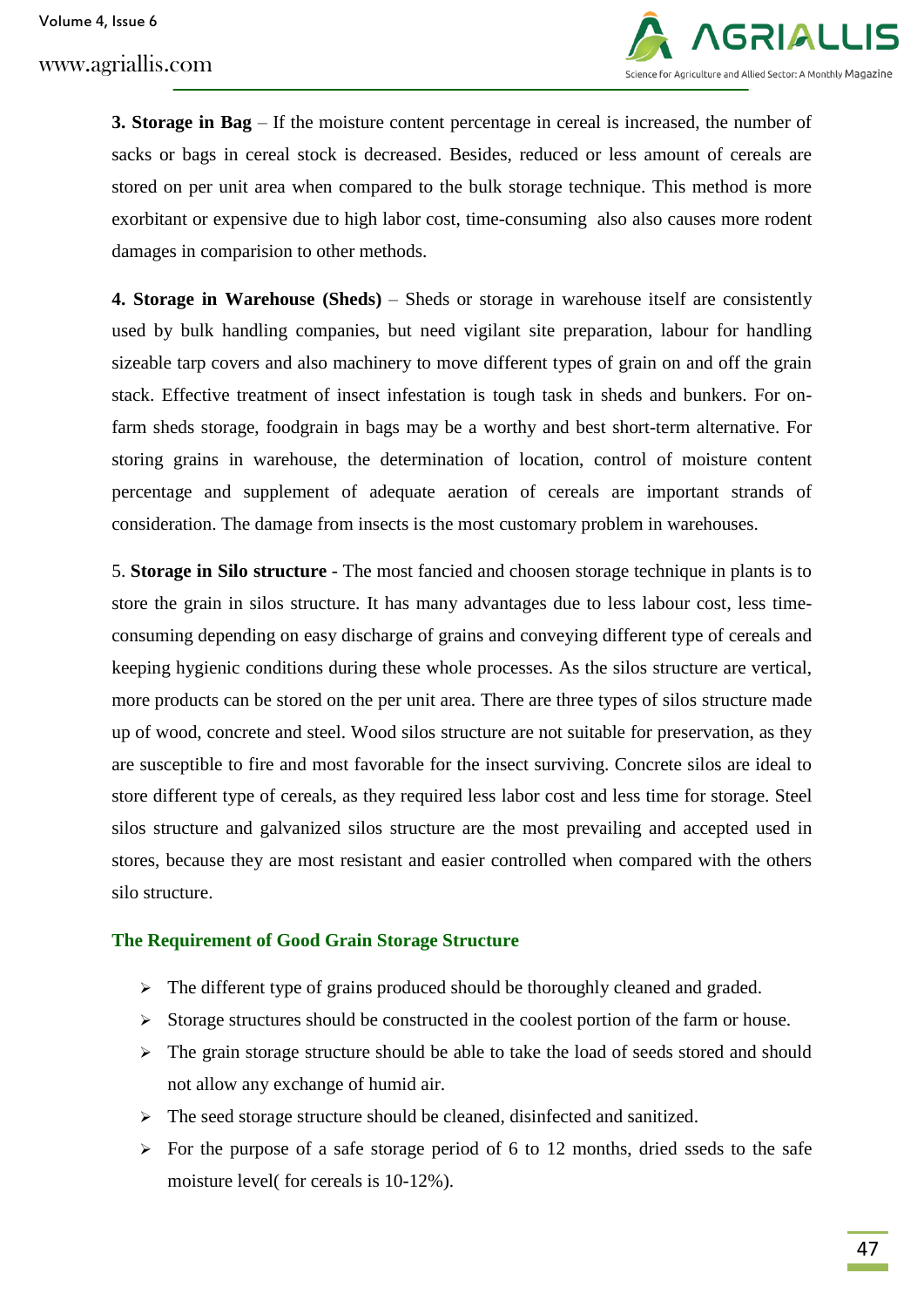# www.agriallis.com



- $\triangleright$  structures should provide the security from floor moisture, rain, rats, birds, molds, rodents, ants, insects, *etc*.
- $\triangleright$  They need to be constructed in such a way that it may present the necessary facility for inspection & infection, loading and unloading, cleaning, and reconditioning.
- $\triangleright$  The storage structure should be constructed in such a way that it can protect grain from excessive moisture content or humidity and temperature.

## **Advantages of Grain Storage Structures**

- $\triangleright$  More control and planning over crops and transportation.
- $\triangleright$  Improvement in quality of grains in origin.
- $\triangleright$  More control of weight and quality of shipment.
- $\triangleright$  Pricing can be done multiple times after harvest.
- $\triangleright$  Reducing the cost of arbitration.

## **Conclusion**

Storage of grains is a very important aspect of agriculture as it is necessary to protect the grains from insects, rodents, *etc*. After harvesting they are often consumed and preserved for a longer period in grain storage structures. The choice of the most suitable and economical storage method has great importance on storage period of cereals to prevent deterioration caused by physical, chemicals and biological factors. In cereal industry, among the main storage methods (bulk storage, storage underground, storage in bags, storage in sheds), the most preferred storage technique is to store in silo, especially made from galvanized steel due to less labour cost, time-saving, easy discharge, storing more products on unit area, conveying of cereals under hygienic conditions during the processes and also easy transportation.

# **References**

Bhardwaj, S. (2014). Grain storage structures for farmers. *Popular Kheti*, 2 (2): 202-5.

- Bucklin, R., Thompson, S., Montross, M., & Abdel-Hadi, A. (2013). Grain storage systems designs. In Handbook of Farm, Dairy, Food Machinery Engineering. New York, USA: Elsevier, 123-75.
- Kemaloglu, I., & Baran, B. (2011). Wheat in Milling. *In*: Handbook of Miller. Istanbul, Urkey: Parantez, pp. 23-47.